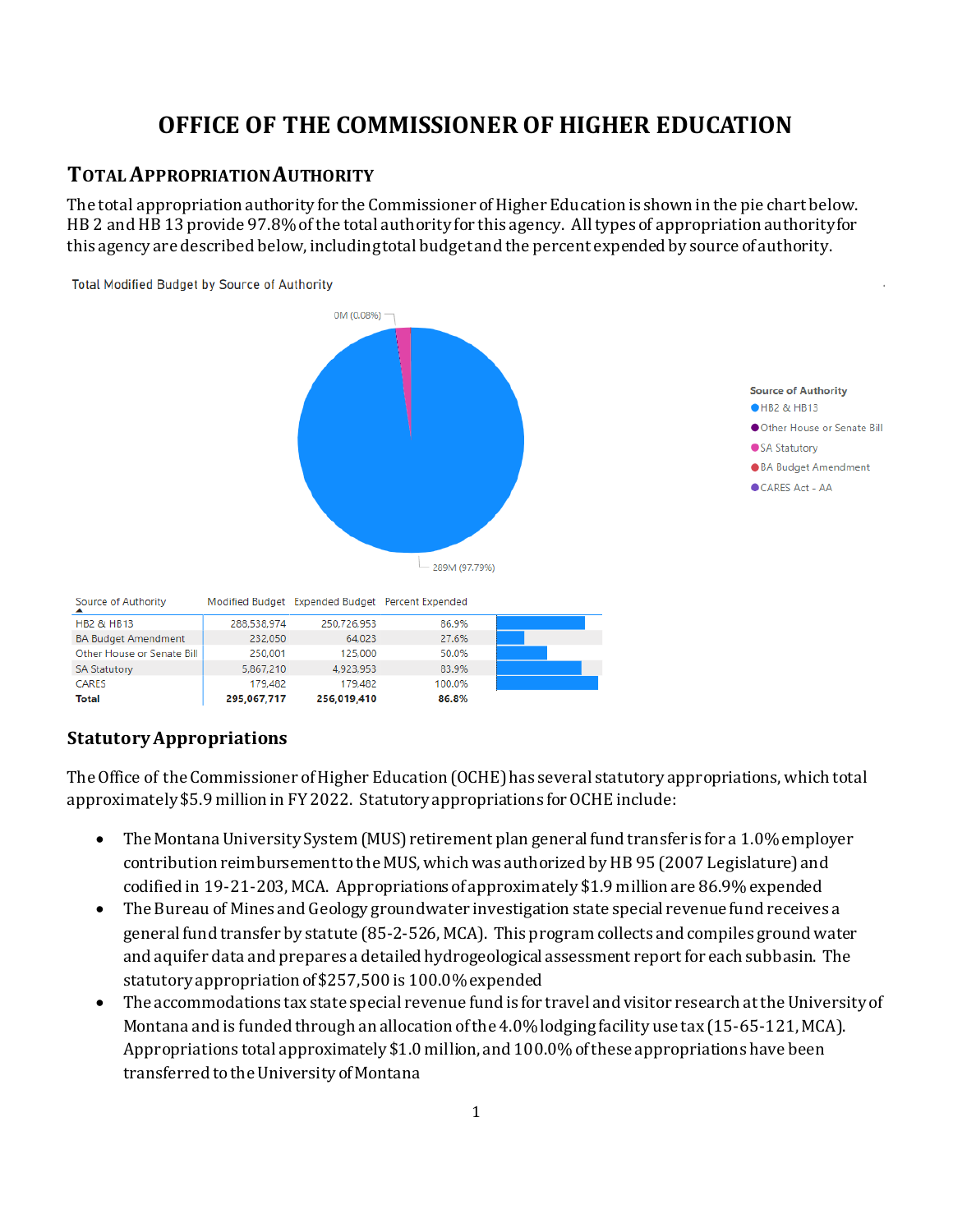- The Montana rural physicians incentive program state special revenue fund (20-26-1501, MCA through 15-26-1503, MCA) provides a financial incentive for physicians to practice in rural areas or medically underserved areas by paying up to \$150,000 of student loan debt. Funding comes from fees paid by medical students in the professional student exchange programs and state general fund. Appropriations total approximately \$1.7 million in FY 2022 and are 65.7% expended as ofthe end of May. Expenditures vary in this program based on the number of individuals practicing in an area for the full five years
- The science, technology, engineering, and math (STEM) scholarships state special revenue fund is funded through lottery proceeds (20-26-614, MCA through 20-26-617, MCA). The STEM scholarship program is designed to provide an incentive for Montana high school students to prepare for, enter into, and complete degrees in postsecondary fields related to STEM. Appropriations total approximately \$1.0 million in FY 2022 and are 88.2% expended as ofthe end of May

Overall, OCHE expended \$4.9 million, or 83.9%, of its statutory appropriations, which is in line with anticipated expenditures at this point in the fiscal year.

## **Budget Amendment**

The Office of the Commissioner of Higher Education has authority for one budget amendment, which was included in the March report. This amendment increases federal special revenue authority by \$232,000 in FY 2022. This is a discretionary TRIO educational opportunity center grant and will be used to provide a series of new trainings, outreach, and associated staff for encouraging disadvantaged students, including low-income and first-generation college students, to attend postsecondary educational opportunities.

## **Other Bills**

HB 648, passed by the 2021 Legislature, appropriated \$250,000 to the Montana Bureau of Mines and Geology (MBMG) to establish a hydrocarbon and geology investigation program to determine the existence of oil and gas deposits in the state. The purpose of the program is to determine if new methods of oil and gas productionwill improve production in existing oil and gas fields and to locate new fields containing oil and gas resources. This appropriation is 50.0% expended at this point in the fiscal year. The remaining \$125,000 of authority has been transferred to the Montana Bureau of Mines and Geology and will show as expended once accounting entries are completed by MBMG.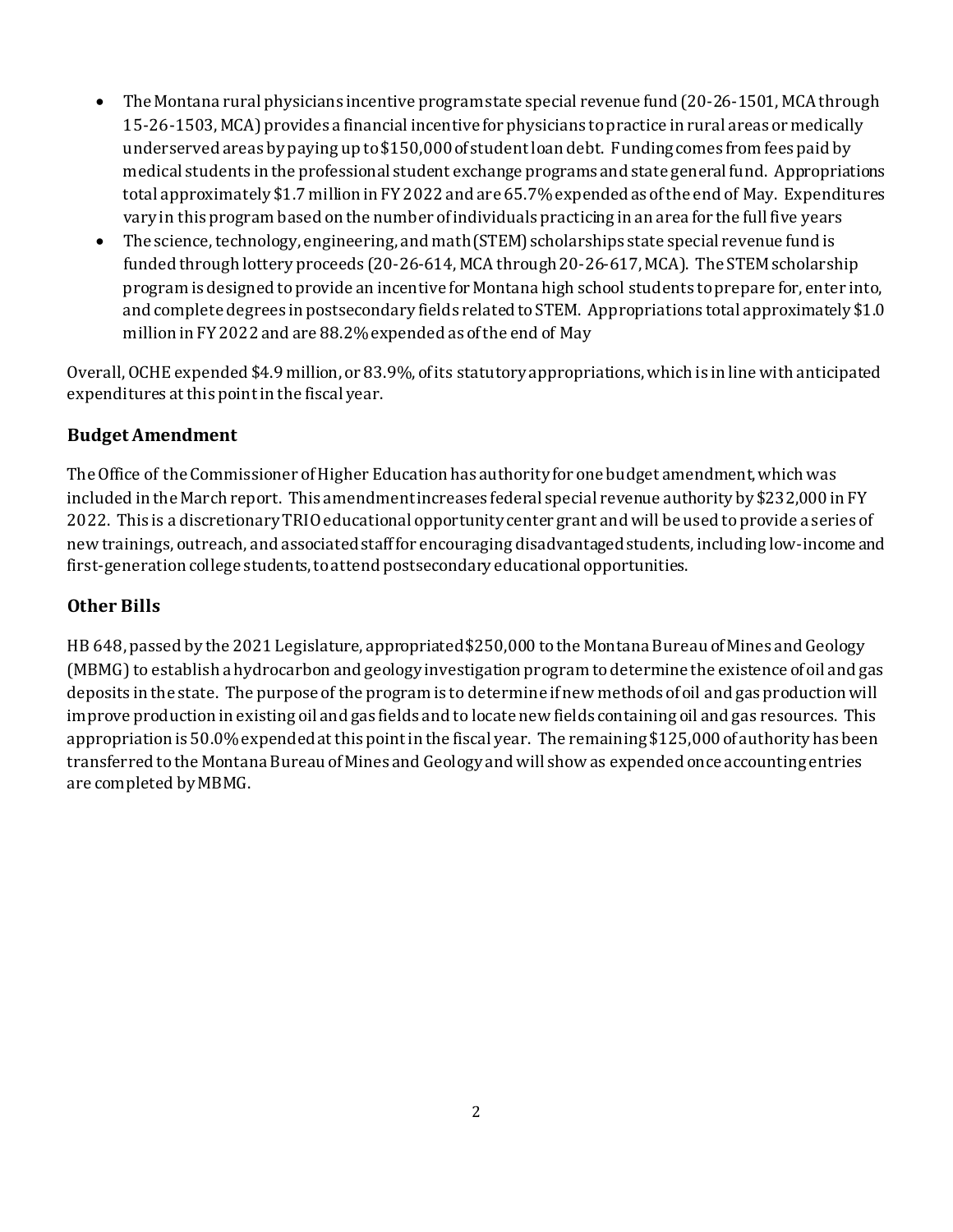#### *COVID-19 Authority*

The following chart is provided to allow the legislature to examine the funding that is available to the agency for COVID-19 impacts.



Funding received by the Montana University System from CARES I, CARES II, and ARPA currently totals \$179.8 million. Approximately \$152.1million, or 84.6%, has been expended as of May 24, 2022.

The majority of the funding received, \$142.4 million, is from the higher education emergency relief fund. Federal legislation has specific requirements for HEERF on the minimum amounts that higher education institutions must use for student assistance. The remainder of the funding is for institutions to offset, manage, and mitigate the impacts of the COVID-19 pandemic. The Montana University System has expended \$115.7 million of their HEERF through May 24, 2022, and \$26.7 million remains.

There are various expenditure deadlines for the funding received by the Office of the Commissioner of Higher Education and the MUS campuses, which include:

- The MUS campuses have until June 30, 2023 toexpend allHEERF funding. This deadline was extended by the United States Department of Education in April
- The CRF funds were required to be expended by December 31, 2021, and the Office of the Commission of Higher Education has expended all of these funds
- The GEER funds had a September 30, 2021 deadline, and all of these funds are expended
- The strengthening institutions programs/minority serving institutions funds must be expended, to the greatest extent practicable, within a one-year period

Additional details on funding and expenditures by campus can be found in Appendix A.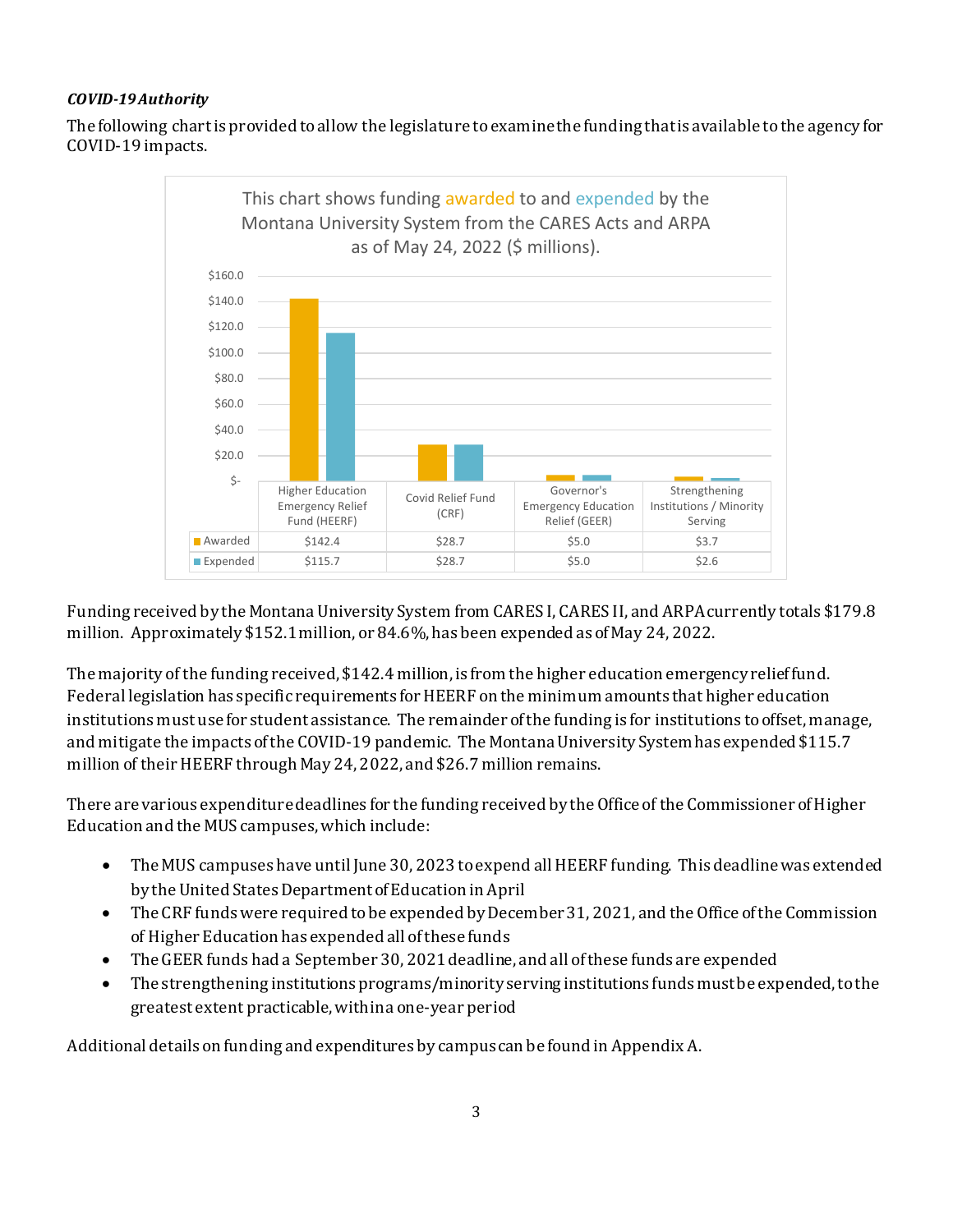# **TOTAL EXPENDITURE AUTHORITY**

The total expenditure authority for the agency is shown in the following pie chart. Total expenditure authority includes non-budgeted proprietary funding and non-budgeted expenditures such as transfers or indirect costs which are not included in the previous pie chart as the expenditures are not appropriated.



Modified Budget and Expended Budget by Source of Authority

| <b>Total</b>                 | 465.475.065 | 371,852,419 |          |  |
|------------------------------|-------------|-------------|----------|--|
|                              |             |             | 79.9%    |  |
| <b>CARES</b>                 | 179.482     | 179,482     | 100.0%   |  |
| <b>SA Statutory</b>          | 5.867.210   | 4.923.953   | 83.9%    |  |
| Other House or Senate Bill   | 250.001     | 125,000     | 50.0%    |  |
| NB Non-Budgeted              |             | 468.132     | Infinity |  |
| HB576 Proprietary Off Budget | 170,407,348 | 115,364,877 | 67.7%    |  |
| <b>BA Budget Amendment</b>   | 232.050     | 64.023      | 27.6%    |  |

# **Non-Budgeted Proprietary Funds**

**HB2 & HB13** 

A significant portion, or 36.6%, of the funding for the Office of the Commissioner of Higher Education is from non-budgeted proprietary funds and totals \$170.4million. This includes:

- The MUS Group Insurance Program that is budgeted at approximately \$152.4 million and is 71.9% expended
- The MUS flexible spending account that is budgeted at \$13.4 million and is 24.3% expended
- The MUS Workers' Compensation Program that is budgeted at \$4.7 million and is 54.3% expended

Overall, non-budgeted proprietary funds are 67.7% expended as of the end of May. This is in line with the 5 year average from FY 2016 through FY 2020 of 66.1% (FY 2021 is excluded in this comparison because of abnormal expenditures due to the COVID-19 pandemic).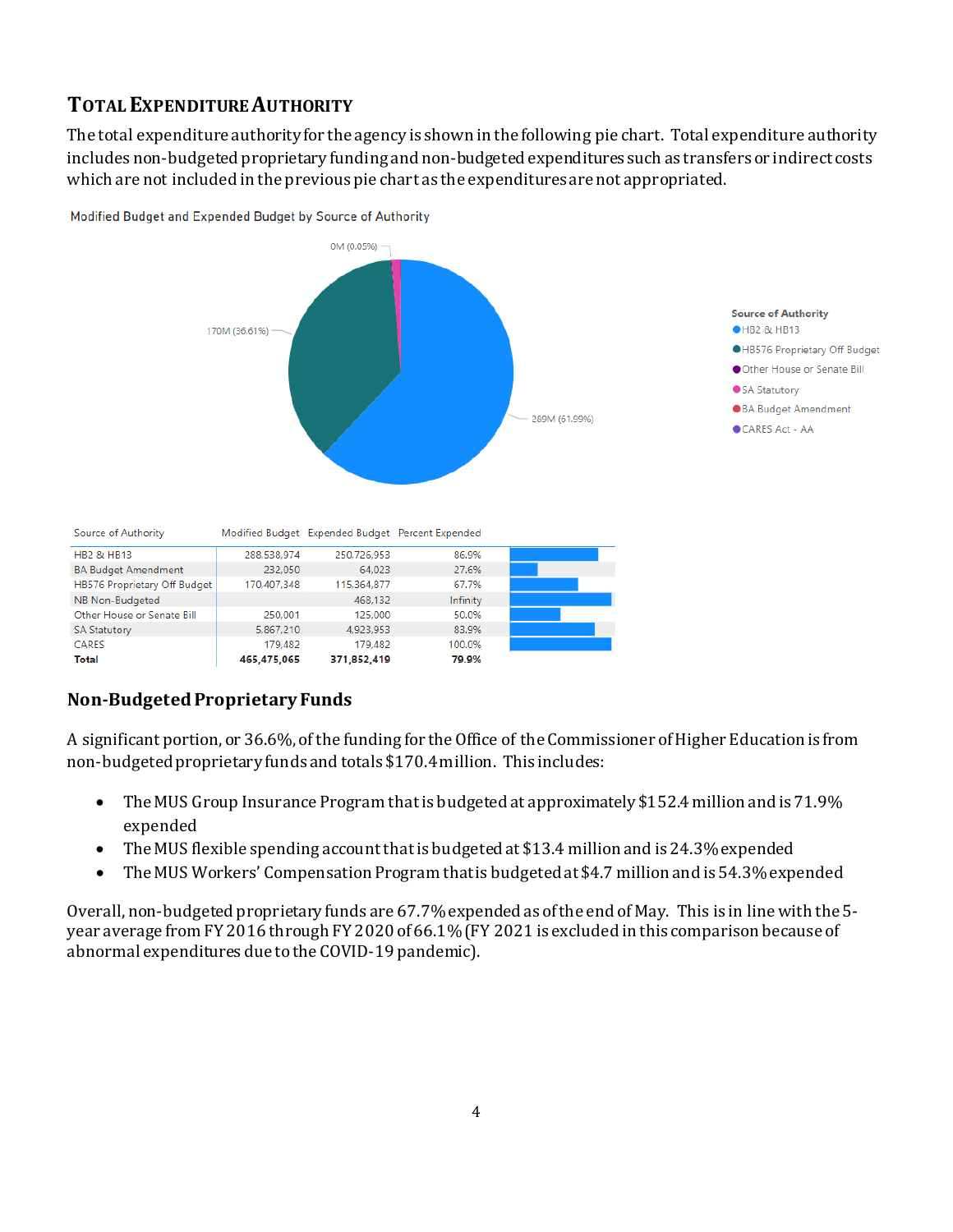# **HB2 BUDGET MODIFICATIONS**

The following chart shows the HB 2 budget as passed by the legislature, including the pay plan, and the HB 2 modified budgetthrough the end of May. Net modifications to the budget include operating plan changes from one expenditure account to another, program transfers, reorganizations, and agency transfers of authority. The positive modifications and negative modifications are shown by program, expenditure account, and fund type.

| Agency Name                         | March Modified<br><b>Budget</b> | June Modified<br>Budget | Net Modifications |  |
|-------------------------------------|---------------------------------|-------------------------|-------------------|--|
| $\Box$ Commissioner of Higher Ed    | 288,538,974                     | 288,538,974             | 0                 |  |
| ADMINISTRATION PROGRAM              | 4,444,740                       | 4,444,740               | $\Omega$          |  |
| <b>AGENCY FUNDS</b>                 | 31,110,632                      | 31,110,632              |                   |  |
| APPROPRIATION DISTRIBUTION          | 207,369,391                     | 207,369,391             |                   |  |
| <b>BOARD OF REGENTS-ADMIN</b>       | 67.350                          | 67.350                  | 0                 |  |
| <b>COMMUNITY COLLEGE ASSISTANCE</b> | 14,858,699                      | 14,858,699              |                   |  |
| EDUCATION OUTREACH & DIVERSITY      | 9,488,901                       | 9,488,901               | 0                 |  |
| <b>GUARANTEED STUDENT LOAN PGM</b>  | 2.354.425                       | 2.354.425               | $\mathbf{0}$      |  |
| STUDENT ASSISTANCE PROGRAM          | 11,370,546                      | 11,370,546              |                   |  |
| TRIBAL COLLEGE ASSISTANCE PGM       | 1.012.875                       | 1.012.875               |                   |  |
| WORK FORCE DEVELOPMENT PROGRAM      | 6,461,415                       | 6.461.415               | 0                 |  |
| Total                               | 288.538.974                     | 288,538,974             | 0                 |  |

Legislative Budget Compared to Modified Budget - HB 2 Only

| Acct & LvI 1 DESC                     | March Modified<br>Budget | June Modified<br>Budget | Net Modifications |  |
|---------------------------------------|--------------------------|-------------------------|-------------------|--|
| <b>E</b> 61000 Personal Services      | 5,368,599                | 5,364,399               | $-4,200$          |  |
| □ 62000 Operating Expenses            | 7,164,749                | 8,424,422               | 1,259,673         |  |
| □ 63000 Equipment & Intangible Assets | 11.063                   | 11.063                  |                   |  |
| □ 65000 Local Assistance              | 15.020.699               | 15,020,699              |                   |  |
| $\boxplus$ 66000 Grants               | 17,418,390               | 17,418,390              |                   |  |
| □ 68000 Transfers-out                 | 243,555,474              | 242,055,474             | $-1,500,000$      |  |
| □ 69000 Debt Service                  |                          | 244.527                 | 244.527           |  |

| Fund Type<br>$\blacktriangle$ | March Modified<br>Budget | June Modified<br>Budget | Net Modifications |  |
|-------------------------------|--------------------------|-------------------------|-------------------|--|
| ⊞ 01 General                  | 244,912,809              | 244,912,809             |                   |  |
| □ 02 State/Other Spec Rev     | 24,949,790               | 24,949,790              |                   |  |
| ⊞ 03 Fed/Other Spec Rev       | 18.065.821               | 18.065.821              |                   |  |
| <b>■ 06 Internal Service</b>  | 610.554                  | 610,554                 |                   |  |

The Office of the Commissioner of Higher Education had a fewbudget modifications between February 28, 2022 and May 31, 2022. These modifications include:

• Transferring \$1.5 million of GEAR UP federal special revenue funds from transfers to operating expenses. For several years, the OCHE and Office of Public Instruction (OPI)had an agreement to provide the ACT to all juniors in high school, and OCHE transferred funding to OPI. While OCHE will still provide this opportunity, rather than transferring this funding to OPI, OCHE will pay this expense directly. This budget modification is considered significant as defined in state law (17-7-138, MCA)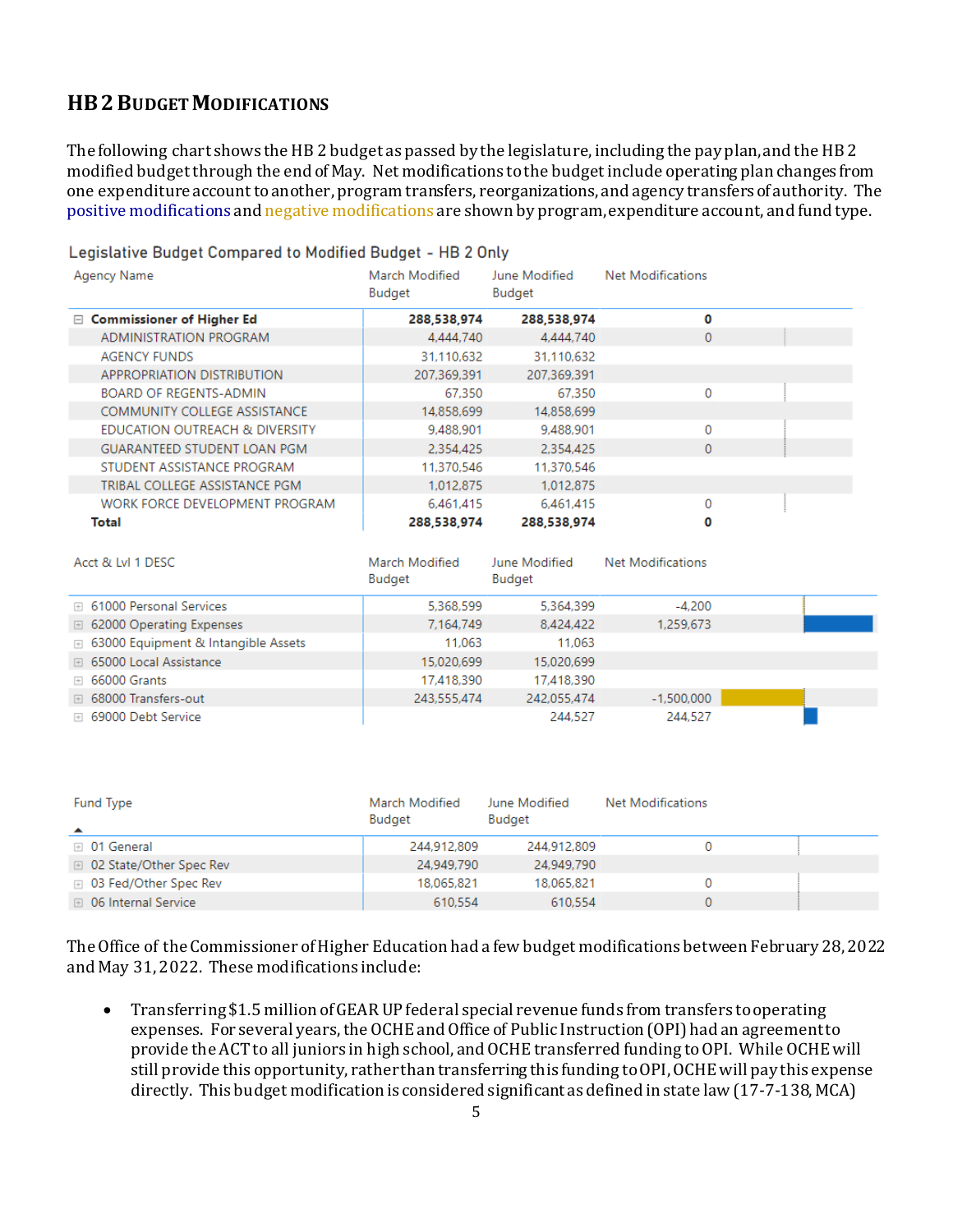because it is greater than the \$1.0 million threshold included in statute. Both Office of Budget and Program Planning and Legislative Fiscal Division staff have reviewed this change and do not have concerns. The Legislative Finance Committee also receives a report on this change and will have an opportunity to comment

- Transferring approximately \$245,000 from operating expenses to debt services. This modification was necessary to follow new accounting standards for recording building leases
- Transferring \$4,200 general fund from personal services to operating expenses. Additional contracts for streaming the Board of Regents meeting have caused higher operating costs than anticipated

≮ ħ

### **HB2APPROPRIATION AUTHORITY**

Expended Budget and Remaining Budget by Fund Type - HB 2 Only

The following chart shows the appropriated budget for the agency compared to expenditures as of the end of May.

#### ● Expended Budget ● Remaining Budget Expended Budget and Remain...  $0.2bn$  $0.1<sub>br</sub>$  $0.0<sub>bn</sub>$ 01 General 02 State/Other Spec Rev 03 Fed/Other Spec Rev 06 Internal Service **Fund Type** acclv1\_descr Modified Budget Expended Budget Percent Expended 83.3% **E** Personal Services 5.364.399 4.467.741 52.8% 4.450.068 **E** Operating Expenses 8,424,422 E Equipment & Intangible Assets 11,063 E Local Assistance 15,020,699 13,812,807 92.0% ⊞ Grants 17,418,390 13,894,412 79.8% 242,055,474 213,857,402 88.4% **⊞** Transfers-out **E** Debt Service 244,527 244,521 100.0% Modified Budget Expended Budget Percent Expended Program Name ADMINISTRATION PROGRAM 4,444,740 3,387,566 76.2% **AGENCY FUNDS** 31,110,632 28,621,073 92.0% **APPROPRIATION DISTRIBUTION** 207,369,391 182,678,157 88.1% BOARD OF REGENTS-ADMIN 67,350 57,866 85.9% COMMUNITY COLLEGE ASSISTANCE 14,858,699 13,653,807 91.9% EDUCATION OUTREACH & DIVERSITY 9,488,901 5,317,677 56.0% GUARANTEED STUDENT LOAN PGM 2,354,425 1,312,691 55.8% STUDENT ASSISTANCE PROGRAM 11,370,546 10,072,138 88.6% TRIBAL COLLEGE ASSISTANCE PGM 93.9% 1,012,875 950,851 WORK FORCE DEVELOPMENT PROGRAM 6,461,415 4,675,127 72.4% **Total** 288,538,974 250,726,953 86.9%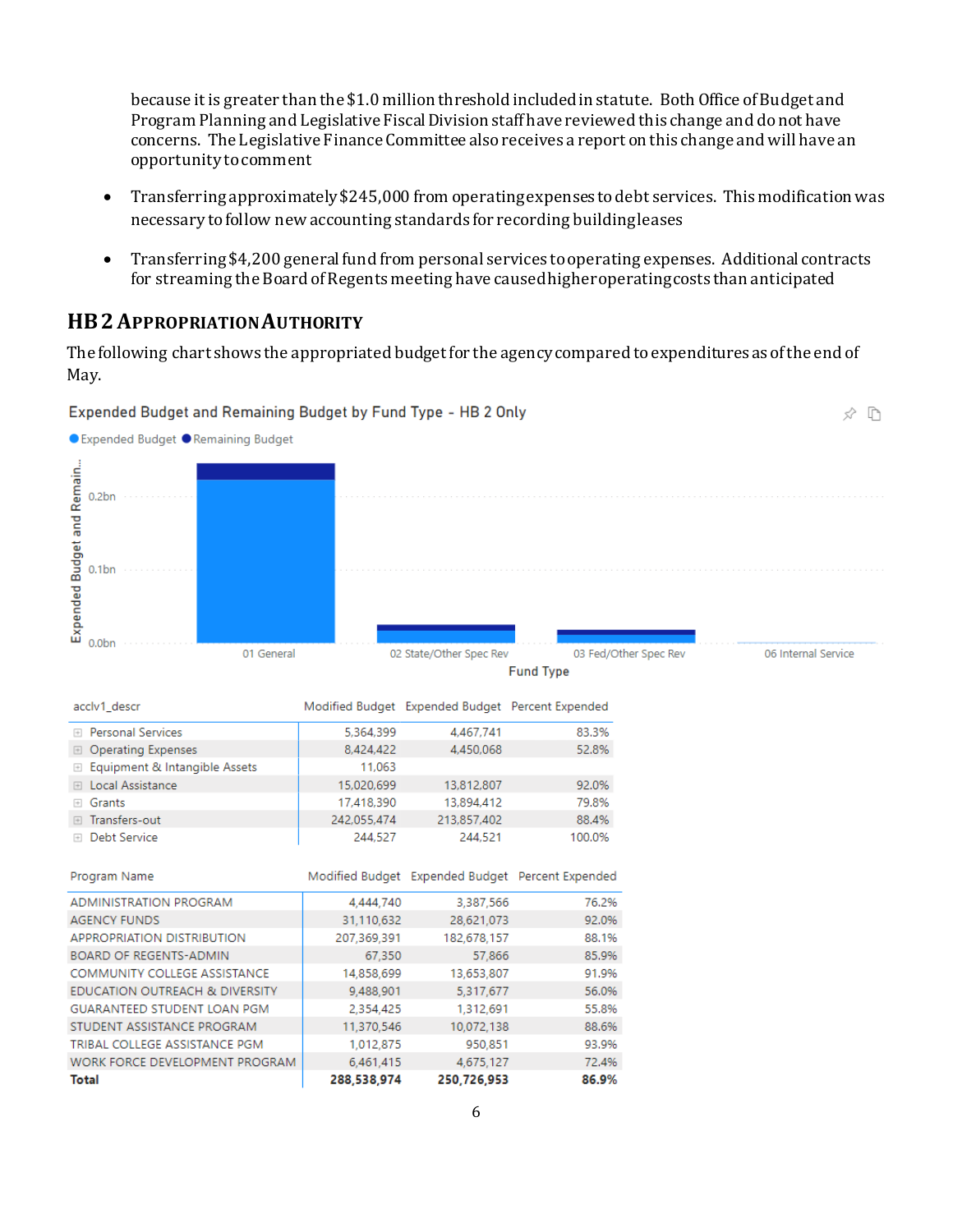Overall, theOffice of the Commissioner of Higher Education expended 86.9%of its \$288.5 million HB 2 modified budget as of the end of May. General fund appropriations of \$244.9 million are 90.8% expended which is in line with anticipated expenditures at this point in the fiscal year. State special revenue appropriations of \$24.9 million are 67.5% expended. The majority of state special revenue funds are from the six-mill levy, and the percent expended aligns with the timing of tax payments. Federal special revenueappropriations of \$18.1 million are 61.3% expended. Additional details on federal special revenue expenditures are included below.

Lower federal special revenue expenditures are in three programs: Education Outreach and Diversity Program, Workforce Development Program, and Guaranteed Student Loan Program. HB 2 federal special revenue of \$9.4 million in the Education Outreach and Diversity Program is 55.5% expended, and HB 2 federal special revenue of \$6.4 million in the Work Force Development Program is 72.0% expended. Lower expenditures in these programs were due to the timing of grant activities. The Guaranteed Student Loan Program expended 55.8% of its \$2.4 million HB 2 federal special revenue appropriation. A low percentage expended is typical in this program since it has transitioned to administering financial literacy and education programs and outreach activities.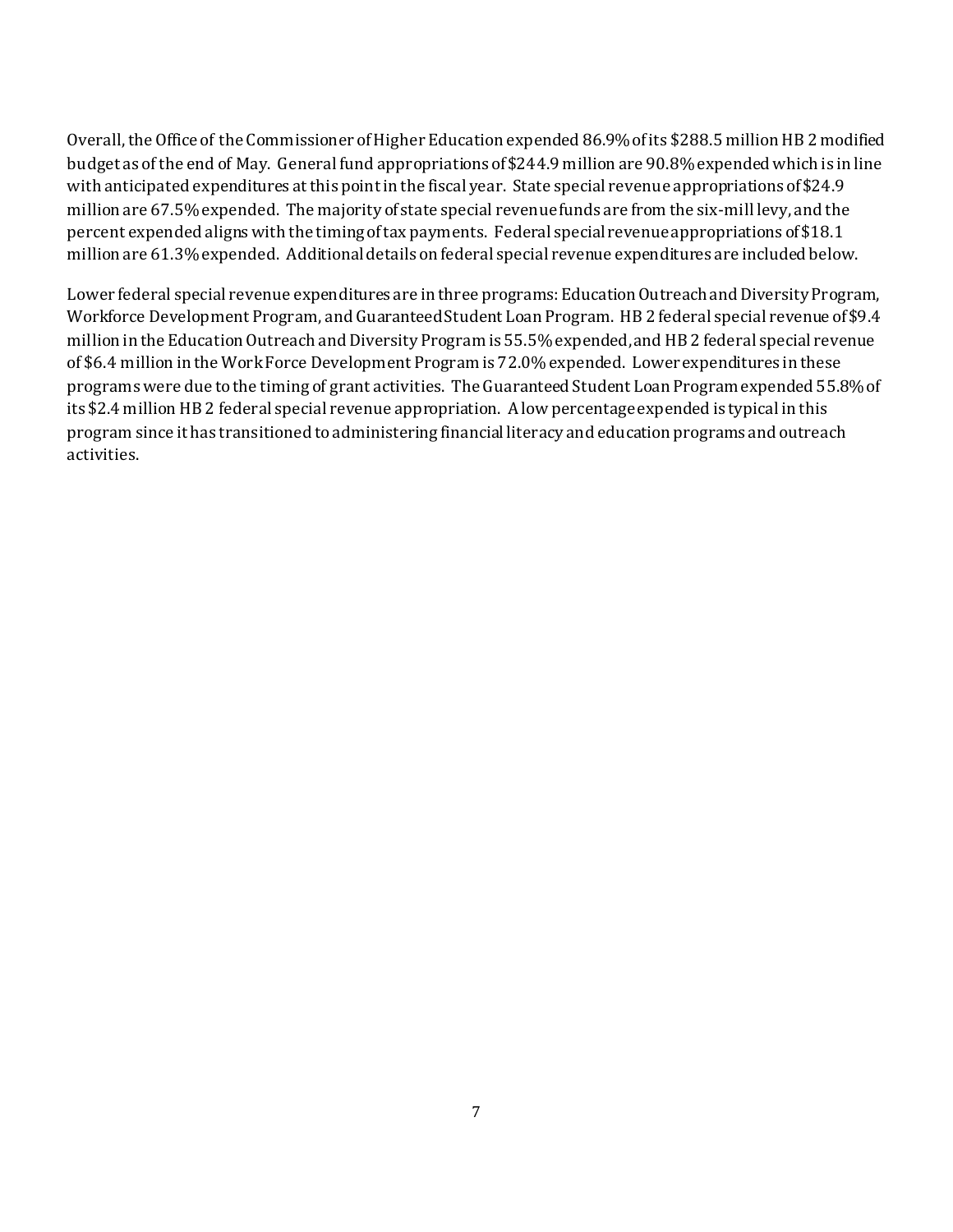## **Personal Services**

Appropriations for personal services in the Office of the Commissioner of Higher Education total approximately \$5.4 million and are 83.3% expended as of the end of May. OCHE has 50.22HB 2 FTE and approximately 89.2% of these positions are filled as of May 1, 2022. Of the 5.43 FTE that are vacant, 3.50 FTE have been vacant for 3 months or less (beginning at the end of February). The Office of the Commissioner of Higher Education is currently in the process of recruiting a CTE Data and Reporting Analyst position and rewriting position descriptions for two other positions. Overall, OCHE has been experiencing smaller applicant pools during recruitment but has still beensuccessful in filling positions.



Position Status O Filled OVacant